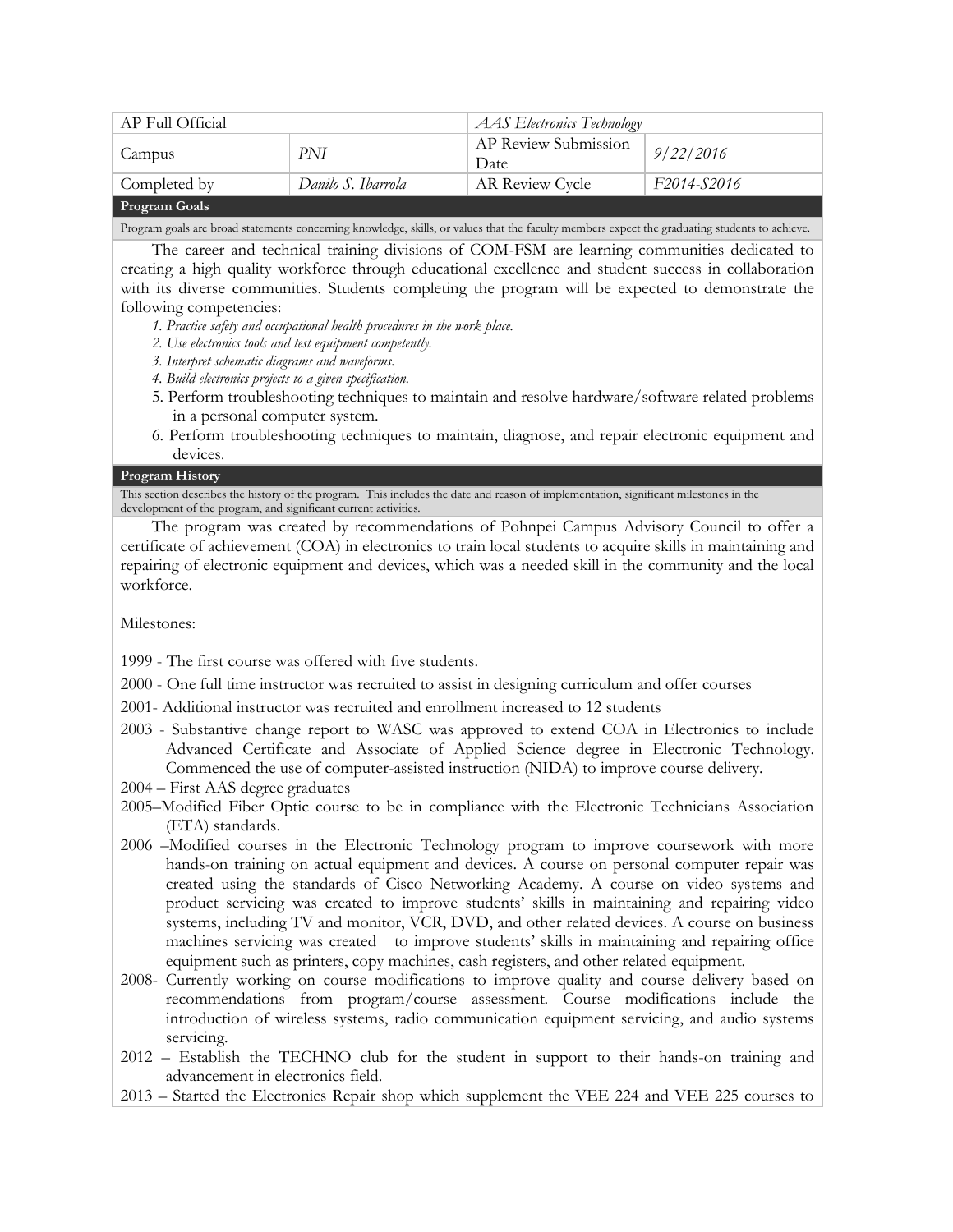enhance service, troubleshooting and repair skills of the students in consumer electronics systems and business machine.

- 2014 The program were able to produce electronics signage for other CTE program in Pohnpei campus which is display the program to the community and serve as a marker.
- 2015 Due to low enrollment in degree bound certificate bound students were accepted. -Advance Certificate in Electronics Technology was removed as one of the exit point in Electronics Technology.

-Hired new full time instructor for the program.

2016 -Established the Advisory Council which will provide recommendations to ensure quality and delivery of training programs are producing graduates equipped to function as entry-level tradesman, technician and specialist in their respective areas of study; recommendation in establishing a workable system in placing graduates into the workplace; and recommendations on creating other technical training program to address the needs of the community and the local workforce.

-Received four (4) Digital Oscilloscope from Japanese Government.

- Identified the 3rd party certification body for AAS Electronics Graduate.

#### **Program Description**

The program description describes the program, including its organization, relationship to other programs in the system, program design, degree(s) offered, and other significant features of the program, such as elements/resources for forward-looking new program contributions to the state's economy, or specialized program accreditation.

The Electronics technology program offers academic course work, technical skills training and practical experience to prepare the students for positions as technicians in this high-tech field. Students are introduced to theory and practices in troubleshooting digital systems and communication systems.

Maintenance, troubleshooting, repairing and modifying electronics equipment and systems is the base for a career as a technician in this high-tech field. The computer and information technologies are driving the need for more maintenance and repair services. The academic course work, technical skills training and practical experience available in this program prepare the student for positions within the industry. Training on and with the state of the art computer aided instruction system at COM-FSM will provide the technical edge needed in today's telecommunications industry. Embedded within the program are two separate exit points, Certificate of Achievement in Electronics Engineering Technology, and the Associate of Applied Science in Electronics Technology.

#### **Program Admission Requirements**

This section describes the requirements for admission into the program and other requisites.

The admission requirements for ET programs follow the same the admission requirements for all certificates of achievement programs as offered by the College in which students must complete high school education or equivalence to enter in either program.

Students must be admitted into degree programs based on the results of the College of Micronesia-FSM Entrance Exam (COMET) to further their studies into the Associate of Applied Science degree. Students who are admitted into the programs as certificate bound status must change their status to degree bound by retaking and passing the COMET into the degree programs.

**Program Certificate/Degree Requirements**

This section specifies the requirements for obtaining a certificate/degree in the program, including specific courses,, sequencing of courses, total credits, internships, practical, etc.

**Certificate of Achievement in Electronic Engineering Technology**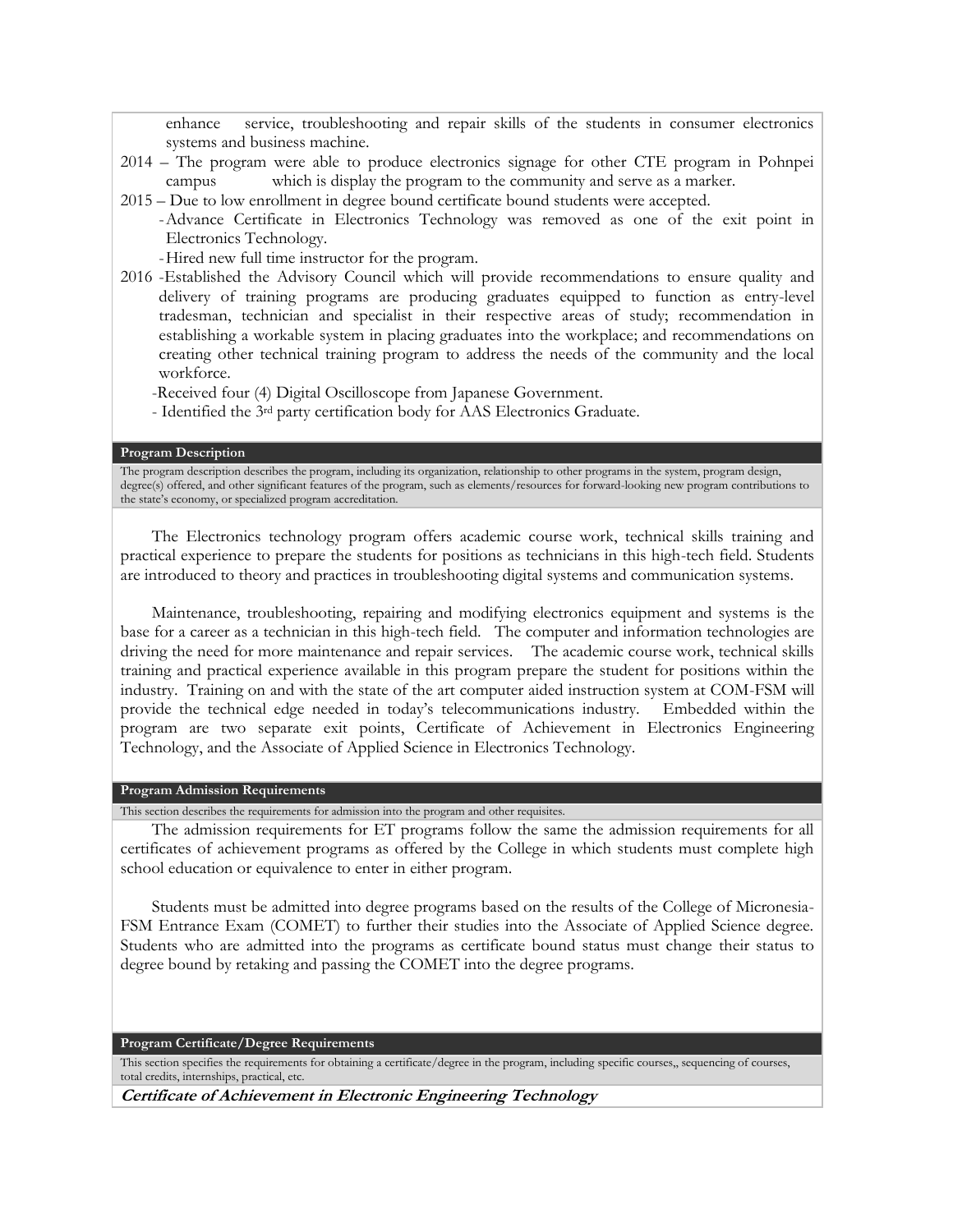| Mathematics (8 credits)<br>MS 104 Technical Math I (4)<br>MS 106 Technical Math II (4)<br>Computer Applications (3 credits)<br>CA 100 Computer Literacy (3)<br>Natural Science (4 credits)<br>Any Science with lab: [preferably SC130 Physical Science] |
|---------------------------------------------------------------------------------------------------------------------------------------------------------------------------------------------------------------------------------------------------------|
|                                                                                                                                                                                                                                                         |
| VEE 103 Electronic Fundamentals I (3)                                                                                                                                                                                                                   |
| VSP 121 Industrial Safety (1.5)                                                                                                                                                                                                                         |
| VEE 100 Soldering and Mechanical Termination Techniques (1.5)                                                                                                                                                                                           |
| VEM 110 Workshop Fabrications (3)                                                                                                                                                                                                                       |
| VEE 104 Electronic Fundamentals II (4)                                                                                                                                                                                                                  |
| VEE 110 Discrete Devices I (3)                                                                                                                                                                                                                          |
| VEE 125 Electronic Circuits (3)                                                                                                                                                                                                                         |
| VEE 135 Digital Electronics I (3)                                                                                                                                                                                                                       |
|                                                                                                                                                                                                                                                         |
| Associate of Applied Science in Electronic Technology                                                                                                                                                                                                   |
|                                                                                                                                                                                                                                                         |
| EN 123 Technical Communications (3)                                                                                                                                                                                                                     |
| Humanities (3)                                                                                                                                                                                                                                          |
| Any course in art, music, history, language, philosophy (3)                                                                                                                                                                                             |
| Physical Education (1)                                                                                                                                                                                                                                  |
| Any Physical Education course                                                                                                                                                                                                                           |
|                                                                                                                                                                                                                                                         |
| VEE 223 PC Hardware & Software (4)                                                                                                                                                                                                                      |
| VEE 222 Discrete Devices II (3)                                                                                                                                                                                                                         |
| VEE 235 Digital Electronic II (3)                                                                                                                                                                                                                       |
| VEE 224 Video Systems & Product Servicing (4)                                                                                                                                                                                                           |
| VEE 225 Business Machines & Servicing (4)                                                                                                                                                                                                               |
| VEE 240 Signal Processing (3)                                                                                                                                                                                                                           |
|                                                                                                                                                                                                                                                         |
|                                                                                                                                                                                                                                                         |
|                                                                                                                                                                                                                                                         |

*Source: COM-FSM General Catalog*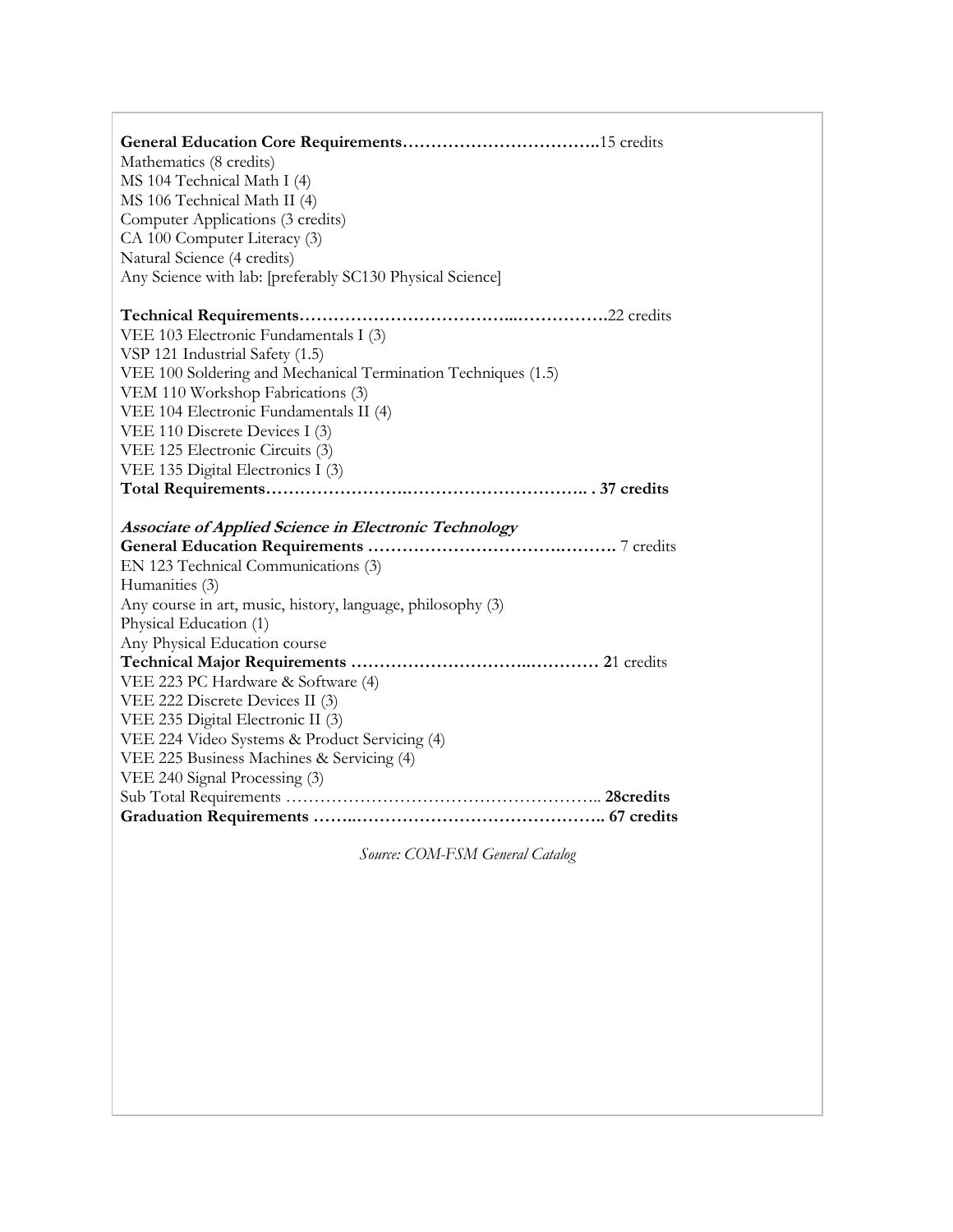#### **Program Courses and Enrollment**

This section lists courses offered in the program, including number of sections, course enrollment, section fill rates, and redundancy of courses across the institution.

| Course        | <b>Sections</b> | Fall 14 | Spring<br>15 | Fall 15 | Spring<br>16 | <b>Fill Rates</b> | Redundancy |
|---------------|-----------------|---------|--------------|---------|--------------|-------------------|------------|
| <b>VEE222</b> |                 |         |              |         |              | 55.5%             | None       |
| <b>VEE223</b> |                 | 19      |              | 12      |              | $103.33\%$        | None       |
| <b>VEE224</b> |                 |         | 19           |         |              | 80%               | None       |
| <b>VEE225</b> |                 |         |              |         |              | $80\%$            | None       |
| <b>VEE235</b> |                 | 21      |              | 16      |              | 123.33%           | None       |
| <b>VEE240</b> |                 | 13      | 14           | 12      |              | 75%               | None       |

The table shows the courses for AAS ET and the number of students for each semester which form 1 section at Pohnpei campus for AY2014-2016.*Source COM-FSM website IRPO data.*

#### **Program Faculty**

This section reports the faculty of the program, including full-time and part-time faculty. The degrees held and rank are provided for the fulltime and part-time faculty. Finally, provide the faculty student ratio for the program.

Full time faculty

- 1. Gardner Edgar Division Chairman, Assistant professor BS in Technology, Texas University
- 2. Nelchor Permitez Associate Professor BSIE major in Electronics MIST, Philippines Master of Education (M.Ed.) major in Educational Management MIST, Philippines Doctor of Education (Ed.D.) major in Educational Management EARIST, Philippines
- 3. Danilo S. Ibarrola Instructor BSIE major in Electronics MIST, Philippines Masters in Technician Education (MTE) major in Electronics MIST, Philippines

Faculty to student ratio: 1:15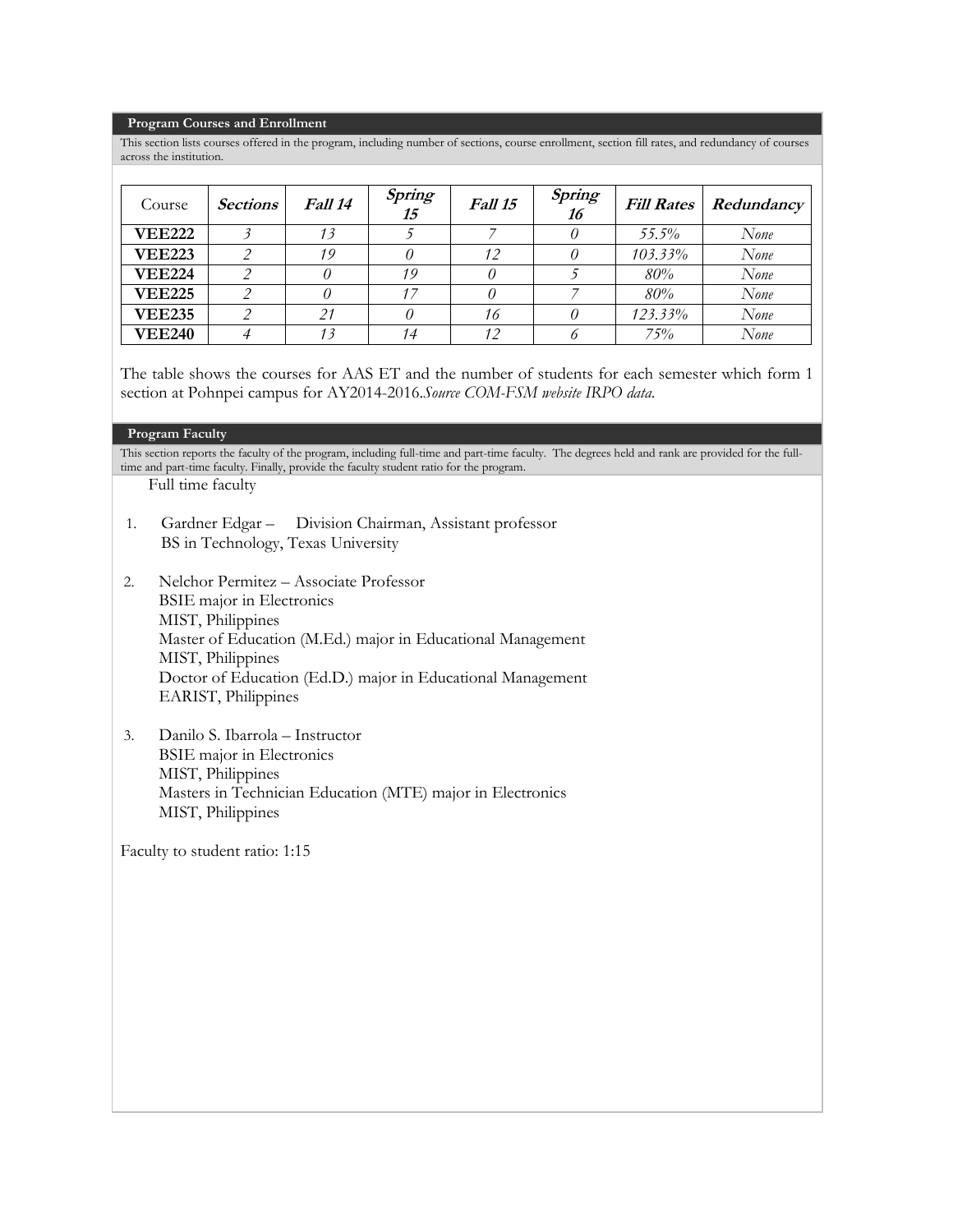**Program Indicators**

This section provides the data for analyzing the extent to which the program has achieved the established outcomes and criteria. This is the most important part of the program review. The data that will be collected and evaluated are the following:

# **1. Assessment of course student learning outcomes of program courses**

### **AAS Electronics Technology Student Course Learning Assessment (SCLO) Summary**

**Target:** Students should be able to score 70% or higher on the CLO assessment. **N:** Number of students

| $\overline{\text{Course}}$ / | Fall 14               | Target         | Spring      | <b>Target</b>           | Fall 15    | <b>Target</b>           | Spring     | Target         |
|------------------------------|-----------------------|----------------|-------------|-------------------------|------------|-------------------------|------------|----------------|
| CLO                          | Pass                  | Met            | 15<br>Pass  | Met                     | Pass       | Met                     | 16<br>Pass | Met            |
| <b>VEE 222</b>               |                       | (Y/N)          |             | (Y/N)                   |            | (Y/N)                   |            | (Y/N)          |
| (Discrete                    | $N=13$                |                | $N=11$      |                         | $N=7$      |                         | $N=0$      |                |
| Devices II)                  |                       |                |             |                         |            |                         |            |                |
| CLO1                         | $10(77\%)$            | Y              | $9(82\%)$   | Υ                       | $5(71\%)$  | Y                       |            |                |
| CLO2                         | 11 $(85\%)$           | $\overline{Y}$ | $10(91\%)$  | $\overline{Y}$          | $7(100\%)$ | $\overline{Y}$          |            |                |
| CLO <sub>3</sub>             | 12 (92%)              | $\mathbf Y$    | 10 (91%)    | Y                       | $7(100\%)$ | $\overline{Y}$          |            |                |
| CLO <sub>4</sub>             | 12 (92%)              | $\overline{Y}$ | $11(100\%)$ | $\overline{\mathrm{Y}}$ | $7(100\%)$ | $\overline{Y}$          |            |                |
| CLO5                         | 10(77%)               | $\overline{Y}$ | 8(73%)      | $\overline{Y}$          | $7(100\%)$ | $\overline{\mathrm{Y}}$ |            |                |
| CLO6                         | $10(77\%)$            | $\overline{Y}$ | 8 (73%)     | Y                       | $7(100\%)$ | $\overline{Y}$          |            |                |
| CLO7                         | $\overline{10(77\%)}$ | $\overline{Y}$ | $9(82\%)$   | $\overline{Y}$          | 4(57%)     | $\overline{N}$          |            |                |
| <b>VEE 223 (PC</b>           |                       |                |             |                         |            |                         |            |                |
| Hardware and                 | $N=19$                |                | $N=0$       |                         | $N=12$     |                         | $N=0$      |                |
| Software)                    |                       |                |             |                         |            |                         |            |                |
| CLO1                         | 18 (95%)              | $\mathbf Y$    |             |                         | 10(83%)    | $\mathbf Y$             |            |                |
| CLO2                         | 18 (95%)              | $\overline{Y}$ |             |                         | 10(83%)    | $\overline{Y}$          |            |                |
| CLO <sub>3</sub>             | 18 (95%)              | $\overline{Y}$ |             |                         | 10(83%)    | $\overline{Y}$          |            |                |
| CLO <sub>4</sub>             | 18 (95%)              | $\overline{Y}$ |             |                         | 10(83%)    | $\overline{Y}$          |            |                |
| CLO <sub>5</sub>             | 16 $(84\%)$           | $\overline{Y}$ |             |                         | $10(83\%)$ | $\overline{Y}$          |            |                |
| CLO <sub>6</sub>             | 18 (95%)              | $\overline{Y}$ |             |                         | 10(83%)    | $\overline{Y}$          |            |                |
| CLO7                         | 18 (95%)              | $\overline{Y}$ |             |                         | 10(83%)    | $\overline{Y}$          |            |                |
| CLO8                         | 17 (89%)              | Y              |             |                         | 10(83%)    | $\mathbf Y$             |            |                |
| CLO <sub>9</sub>             | 18 (95%)              | $\overline{Y}$ |             |                         | 10(83%)    | $\overline{Y}$          |            |                |
| CLO10                        | 17 (89%)              | $\overline{Y}$ |             |                         | 10(83%)    | $\overline{Y}$          |            |                |
| <b>VEE 224</b>               |                       |                |             |                         |            |                         |            |                |
| (Video                       |                       |                |             |                         |            |                         |            |                |
| Systems and                  | $N=0$                 |                | $N=19$      |                         | $N=0$      |                         | $N=5$      |                |
| Product                      |                       |                |             |                         |            |                         |            |                |
| Servicing)                   |                       |                |             |                         |            |                         |            |                |
| CLO <sub>1</sub>             |                       |                | $19(100\%)$ | Y                       |            |                         | $5(100\%)$ | $\mathbf Y$    |
| CLO2                         |                       |                | $19(100\%)$ | $\overline{Y}$          |            |                         | $5(100\%)$ | $\overline{Y}$ |
| CLO3                         |                       |                | $19(100\%)$ | $\overline{Y}$          |            |                         | $5(100\%)$ | $\overline{Y}$ |
| CLO <sub>4</sub>             |                       |                | $19(100\%)$ | Y                       |            |                         | $5(100\%)$ | $\overline{Y}$ |
| <b>VEE 225</b>               |                       |                |             |                         |            |                         |            |                |
| (Business                    |                       |                |             |                         |            |                         |            |                |
| Machines and                 | $N=0$                 |                | $N=17$      |                         | $N=0$      |                         | $N=7$      |                |
| Servicing)                   |                       |                |             |                         |            |                         |            |                |
| CLO1                         |                       |                | $17(100\%)$ | Y                       |            |                         | $7(100\%)$ | Y              |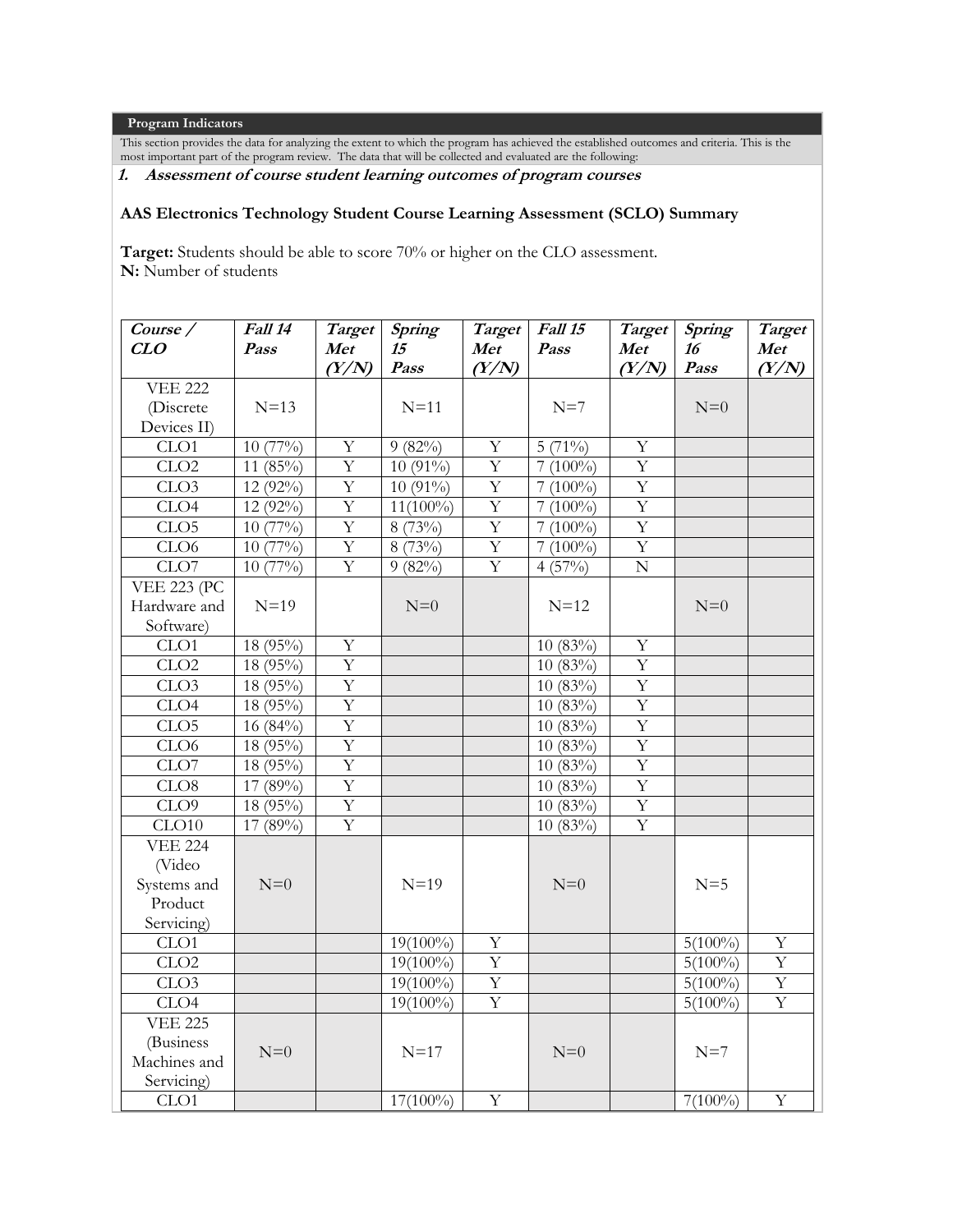| CLO2             |             |             | $17(100\%)$ | Y              |             |   | $7(100\%)$ | Y              |
|------------------|-------------|-------------|-------------|----------------|-------------|---|------------|----------------|
| CLO <sub>3</sub> |             |             | $17(100\%)$ | Y              |             |   | $7(100\%)$ | Y              |
| CLO4             |             |             | $17(100\%)$ | Y              |             |   | $7(100\%)$ | $\mathbf Y$    |
| CLO <sub>5</sub> |             |             | $17(100\%)$ | $\mathbf Y$    |             |   | $7(100\%)$ | $\mathbf Y$    |
| CLO <sub>6</sub> |             |             | $17(100\%)$ | $\overline{Y}$ |             |   | $7(100\%)$ | $\overline{Y}$ |
| <b>VEE 235</b>   |             |             |             |                |             |   |            |                |
| (Digital         | $N=21$      |             | $N=0$       |                | $N=16$      |   | $N=0$      |                |
| Electronics II)  |             |             |             |                |             |   |            |                |
| CLO1             | $21(100\%)$ | Y           |             |                | $16(100\%)$ | Y |            |                |
| CLO2             | $21(100\%)$ | Y           |             |                | $16(100\%)$ | Y |            |                |
| CLO <sub>3</sub> | $21(100\%)$ | $\mathbf Y$ |             |                | $15(94\%)$  | Y |            |                |
| CLO <sub>4</sub> | $21(100\%)$ | Y           |             |                | $15(94\%)$  | Y |            |                |
| CLO <sub>5</sub> | $21(100\%)$ | Y           |             |                | 15 (94%)    | Y |            |                |
| CLO <sub>6</sub> | $21(100\%)$ | Y           |             |                | $15(94\%)$  | Y |            |                |
| <b>VEE 240</b>   |             |             |             |                |             |   |            |                |
| (Signal          | $N=14$      |             | $N=14$      |                | $N=12$      |   | $N=6$      |                |
| Processing)      |             |             |             |                |             |   |            |                |
| CLO1             | $14(100\%)$ | Y           | $10(71\%)$  | Y              | 11 (92%)    | Y | $6(100\%)$ | Y              |
| CLO2             | $14(100\%)$ | Y           | 7(50%       | $\mathbf N$    | $12(100\%)$ | Y | $6(100\%)$ | Y              |
| CLO <sub>3</sub> | $14(100\%)$ | $\mathbf Y$ | 8(57%)      | N              | $12(100\%)$ | Y | 4(67%)     | ${\bf N}$      |
| CLO <sub>4</sub> | $13(93\%)$  | Y           | $7(50\%)$   | $\mathbf N$    | 11 $(92\%)$ | Y | 4(67%)     | ${\bf N}$      |
| CLO <sub>5</sub> | $13(93\%)$  | Y           | 11 (79%)    | $\mathbf Y$    | 11 (92%)    | Y | 4(67%)     | $\mathbf N$    |
| CLO <sub>6</sub> | $13(93\%)$  | Y           | $10(71\%)$  | $\mathbf Y$    | 11 $(92\%)$ | Y | 4(67%)     | ${\bf N}$      |

**2. Assessment of Program Student Learning Outcomes**

AAS Electronics measures PSLO five and six outcomes since PSLO one to four have a separate assessment, which belong to CA Electronics Engineering Program. The result from Fall 2014, Spring 2015, Fall 2015 and Spring 2016 are shown in the table below.

| Program<br>Student<br>Learning<br><b>Outcome</b> | Assessment<br><b>Strategy</b> | Target       | <b>Fall 2014</b><br>Result /<br>Target<br>Met<br>(Y/N) | Spring<br>2015<br>Result/<br>Target<br>Met<br>(Y/N) | <b>Fall 2015</b><br>Result /<br>Target<br>Met<br>(Y/N) | Spring<br>2016<br>Result<br>Target<br>Met<br>(Y/N) |
|--------------------------------------------------|-------------------------------|--------------|--------------------------------------------------------|-----------------------------------------------------|--------------------------------------------------------|----------------------------------------------------|
| 5. Perform                                       | Students                      | 70%          | 18 out of                                              |                                                     | $10$ out of                                            |                                                    |
| troubleshooting                                  | were                          | passing rate | $19(95\%)$                                             |                                                     | 12(83%)                                                |                                                    |
| techniques to                                    | assessed                      | on the       | students                                               |                                                     | students                                               |                                                    |
| maintain and                                     | based on                      | assessment.  | passed the                                             |                                                     | passed the                                             |                                                    |
| resolve hardware                                 | written exam                  |              | assessment                                             |                                                     | assessment                                             |                                                    |
| and software                                     | (on-line) and                 |              | with a                                                 |                                                     | with a                                                 |                                                    |
| related problems                                 | performance                   |              | grade                                                  |                                                     | grade                                                  |                                                    |
| in a personal                                    | or skill-based                |              | ranging                                                |                                                     | ranging                                                |                                                    |
| computer.                                        | exams.                        |              | from 80 to                                             |                                                     | from 80 to                                             |                                                    |
|                                                  |                               |              | 95. These                                              |                                                     | 93. These                                              |                                                    |
|                                                  | Student                       |              | students                                               |                                                     | students                                               |                                                    |
|                                                  | performance                   |              | were                                                   |                                                     | were                                                   |                                                    |
|                                                  | s are rated by                |              | awarded                                                |                                                     | awarded                                                |                                                    |
|                                                  | instructor                    |              | with a                                                 |                                                     | with a                                                 |                                                    |
|                                                  | using a                       |              | certificate                                            |                                                     | certificate                                            |                                                    |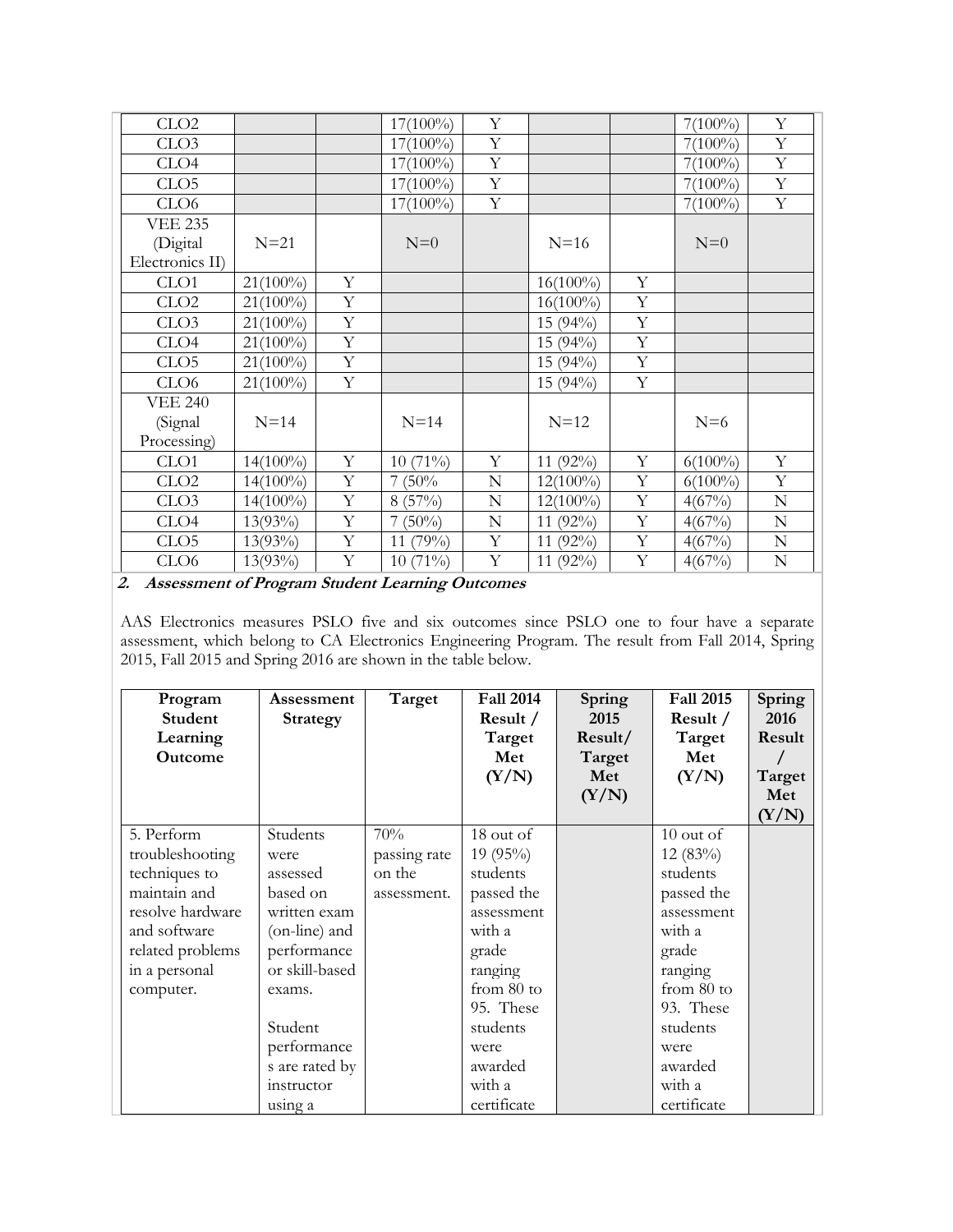| rubric: Three      | from Cisco   | from Cisco             |
|--------------------|--------------|------------------------|
| levels of          | and also a   | and also a             |
| performance,       | letter to    | letter to              |
| Exemplary,         | show that    | show that              |
| Developing,        | they have    | they have              |
| and                | successfully | successfully           |
| Unacceptabl        | completed    | completed              |
| e.                 | the Cisco    | the Cisco              |
| • Exemplary        | <b>IT</b>    | $\mathbf{I}\mathbf{T}$ |
| - students         | Essentials   | Essentials             |
|                    | Certificatio | Certificatio           |
| who passed         |              |                        |
| written            | n.           | n.                     |
| exams with a       | Note:        | Note:                  |
| score of 90        | students     | students               |
| <b>or</b>          | who          | who                    |
| higher. And        | achieved a   | achieved a             |
| students who       | score of 85  | score of 85            |
| performed          | or higher    | or higher              |
| practical          | on the       | on the                 |
| tasks with no      | Cisco on-    | Cisco on-              |
| or minimum         | line final   | line final             |
| assistance         | exam will    | exam will              |
| from               | receive a    | receive a              |
| instructor to      | certificate  | certificate            |
| successfully       | and a letter | and a letter           |
| complete           | from the     | from the               |
| assigned           | Cisco        | Cisco                  |
| tasks.             | CEO.         | CEO.                   |
| • Developing       | Students     | Students               |
| - students         | who          | who                    |
| who passed         | achieve a    | achieve a              |
| written            | score        | score                  |
| exams with a       | between 72   | between 72             |
| score              | and 84 will  | and 84 will            |
| between 70         | only         | only receive           |
| and 89. And        | receive a    | a                      |
| students who       | certificate. | certificate.           |
| performed          |              |                        |
| practical          |              |                        |
| tasks with         |              |                        |
|                    |              |                        |
| some<br>assistance |              |                        |
| from               |              |                        |
|                    |              |                        |
| instructor to      |              |                        |
| successfully       |              |                        |
| complete           |              |                        |
| assigned           |              |                        |
| tasks.             |              |                        |
|                    |              |                        |
| Unacceptabl        |              |                        |
| e – students       |              |                        |
| who failed         |              |                        |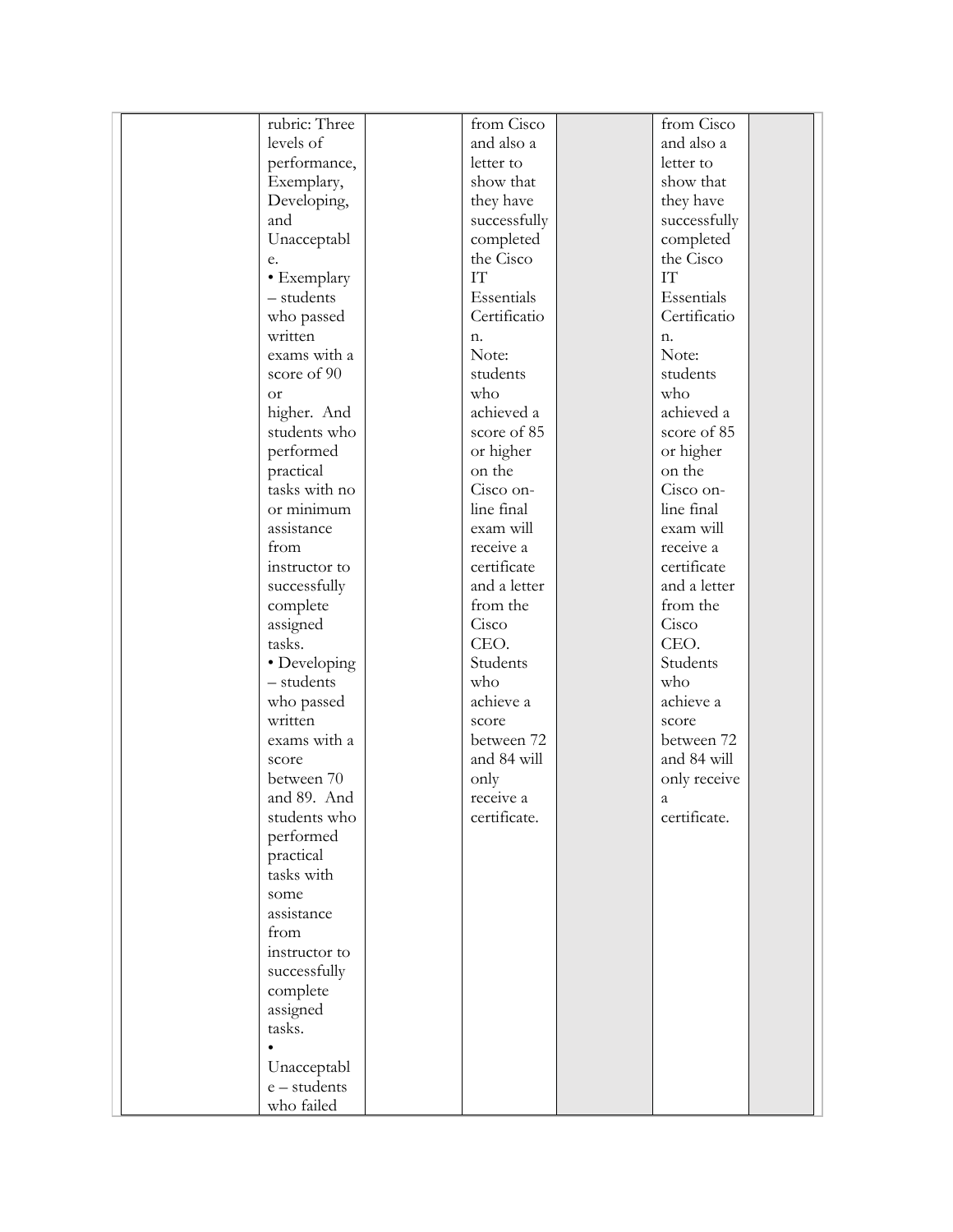|                   | [60 or below]              |              |                              |              |  |
|-------------------|----------------------------|--------------|------------------------------|--------------|--|
|                   | written                    |              |                              |              |  |
|                   | exams and                  |              |                              |              |  |
|                   | performed                  |              |                              |              |  |
|                   | poorly in                  |              |                              |              |  |
|                   | completing<br>tasks or     |              |                              |              |  |
|                   |                            |              |                              |              |  |
|                   | never                      |              |                              |              |  |
|                   | completed                  |              |                              |              |  |
|                   | tasks.<br>Given a          | 70%          | $100\%$ of                   | 100%         |  |
| 6. Perform        |                            |              | the                          | of the       |  |
| troubleshooting   | defective                  | passing rate |                              |              |  |
| techniques to     | CRT/LCD                    | on the       | students                     | studen       |  |
| maintain,         | Television,                | assessment.  | pass the                     | ts pass      |  |
| diagnose, and     | computer                   |              | assessment                   | the          |  |
| repair electronic | monitor,<br>VCR, CD        |              | (VTE 224,<br><b>VTE 225)</b> | assess       |  |
| equipment.        | and DVD                    |              | Target                       | ment<br>(VTE |  |
|                   |                            |              |                              | 224,         |  |
|                   | player, Fax                |              | met:(Y)                      | <b>VTE</b>   |  |
|                   | machine,                   |              |                              | 225)         |  |
|                   | printer, cash              |              |                              |              |  |
|                   | register,<br>microwave     |              |                              | Target       |  |
|                   | oven and                   |              |                              | met:(Y)      |  |
|                   | photo copier               |              |                              |              |  |
|                   | machine, the               |              |                              |              |  |
|                   | student will               |              |                              |              |  |
|                   | service,                   |              |                              |              |  |
|                   | troubleshoot               |              |                              |              |  |
|                   |                            |              |                              |              |  |
|                   | and repair                 |              |                              |              |  |
|                   | the system.<br>The student |              |                              |              |  |
|                   | will be assess             |              |                              |              |  |
|                   | using a using              |              |                              |              |  |
|                   | a rubric                   |              |                              |              |  |
|                   |                            |              |                              |              |  |

# **3. Program enrollment (historical enrollment patterns, student credits by major)**

|                       | <b>Fa14</b> | Sn15 | <b>Fa15</b> | <b>SP16</b> |
|-----------------------|-------------|------|-------------|-------------|
| Number of<br>students | 44          | 4)   | 34          | 20          |
| Number of<br>credits  | 506.5       | 500  | 307         | 241         |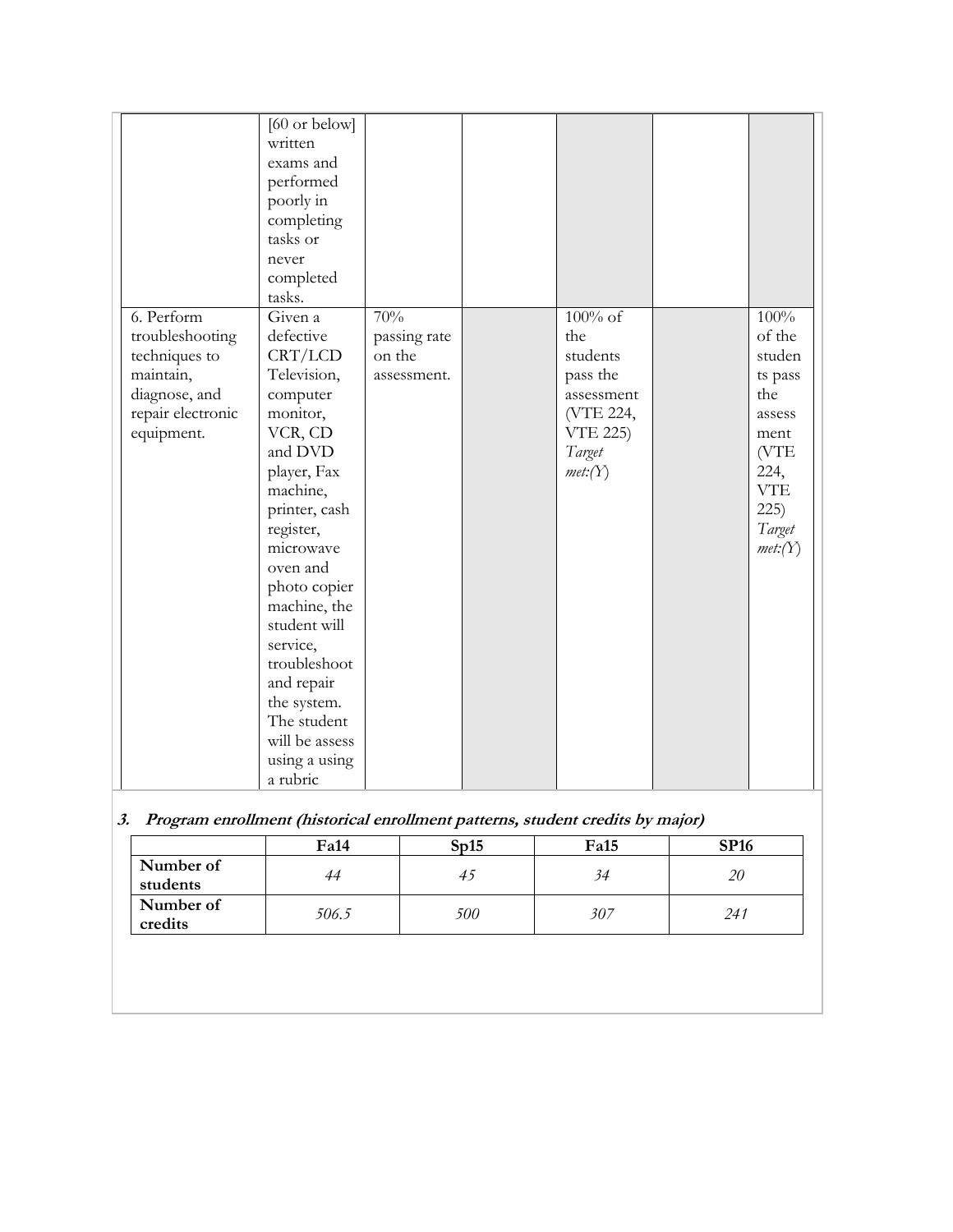| Average<br>number of | ر، ا | $\overline{4}$ $\overline{4}$<br>$-11$<br>, , , , , | 9.03 | 12.05 |
|----------------------|------|-----------------------------------------------------|------|-------|
| credits              |      |                                                     |      |       |

The table shows the number of students on AAS ET program for AY 2014-2016 fall and spring semester. Also the average credit enrolled for each semester including the number of credits. *Source COM-FSM website IRPO data.*

### **4. Average class size**

AAS ET Program section, enrollment ratio and average class size.

| Program | Term       | Section | Enrollment | Enrollment | Enrollment | Ave Class   |
|---------|------------|---------|------------|------------|------------|-------------|
|         |            |         | Max        |            | ratio      | <b>Size</b> |
| AAS ET  | Fall2014   |         | 137        | 97         | 70.8%      | 12.1        |
| AAS ET  | Fall 2015  |         | 148        | 77         | $52.0\%$   | 9.6         |
| AAS ET  | Spring2015 |         | 102        | 80         | $78.4\%$   | 16.0        |
| AAS ET  | Spring2016 |         | 100        | 34         | $34.0\%$   | 5.7         |

The table shows the AAS Electronic Technology data on each semester term, section, maximum enrollment, enrollment, enrollment ratio and average class size. *Source COM-FSM website IRPO data.*

| 5. Course completion rate |          |          |          |               |        |  |  |  |  |
|---------------------------|----------|----------|----------|---------------|--------|--|--|--|--|
| Term                      | Enrolled | Withdraw | ABC or P | Withdrawal    | $CC\%$ |  |  |  |  |
|                           |          |          |          | $\frac{0}{0}$ |        |  |  |  |  |
| Fall 2014                 | 107      |          | 95       | $7.5\%$       | 88.8%  |  |  |  |  |
| Fall 2015                 | 58       |          | 50       | 6.9 $\%$      | 86.2%  |  |  |  |  |
| Spring 2015               | 86       |          |          | $0.0\%$       | 84.9%  |  |  |  |  |
| Spring 2016               | 34       |          |          | $0.0\%$       | 91.2%  |  |  |  |  |

The table shows the AAS ET course completion for each term from Fall – Spring 2014-2016, number of students, the percentage of students who got ABC or P grade, the number of students who got ABCD or P grade and the withdrawal percentage.

# **6. Student Persistence Data**

Student persistence rate (semester to semester)

| Major/Description         |     | Degree   New Fall<br>2014 FT | Persisted<br>Spring<br>2015 | Retained<br>Fall<br>2015 | Persistence<br>Spring<br>2015 | Retention<br><b>Fall 2015</b> |
|---------------------------|-----|------------------------------|-----------------------------|--------------------------|-------------------------------|-------------------------------|
| Electronics<br>Technology | AAS |                              |                             |                          | 133.3%                        | $66.7\%$                      |

| Major/Description         |     | Degree   New Fall   Persisted<br>2015 FT | Spring<br>2016 | Retained<br>Fall<br>2016 | Persistence<br>Spring<br>2016 | Retention<br><b>Fall 2016</b> |
|---------------------------|-----|------------------------------------------|----------------|--------------------------|-------------------------------|-------------------------------|
| Electronics<br>Technology | AAS |                                          |                |                          | $100.0\%$                     | $0.0\%$                       |

AAS ET persistence rate for Fall 2014 to Spring 2015 is 133.3%. *Source COM-FSM website IRPO data.*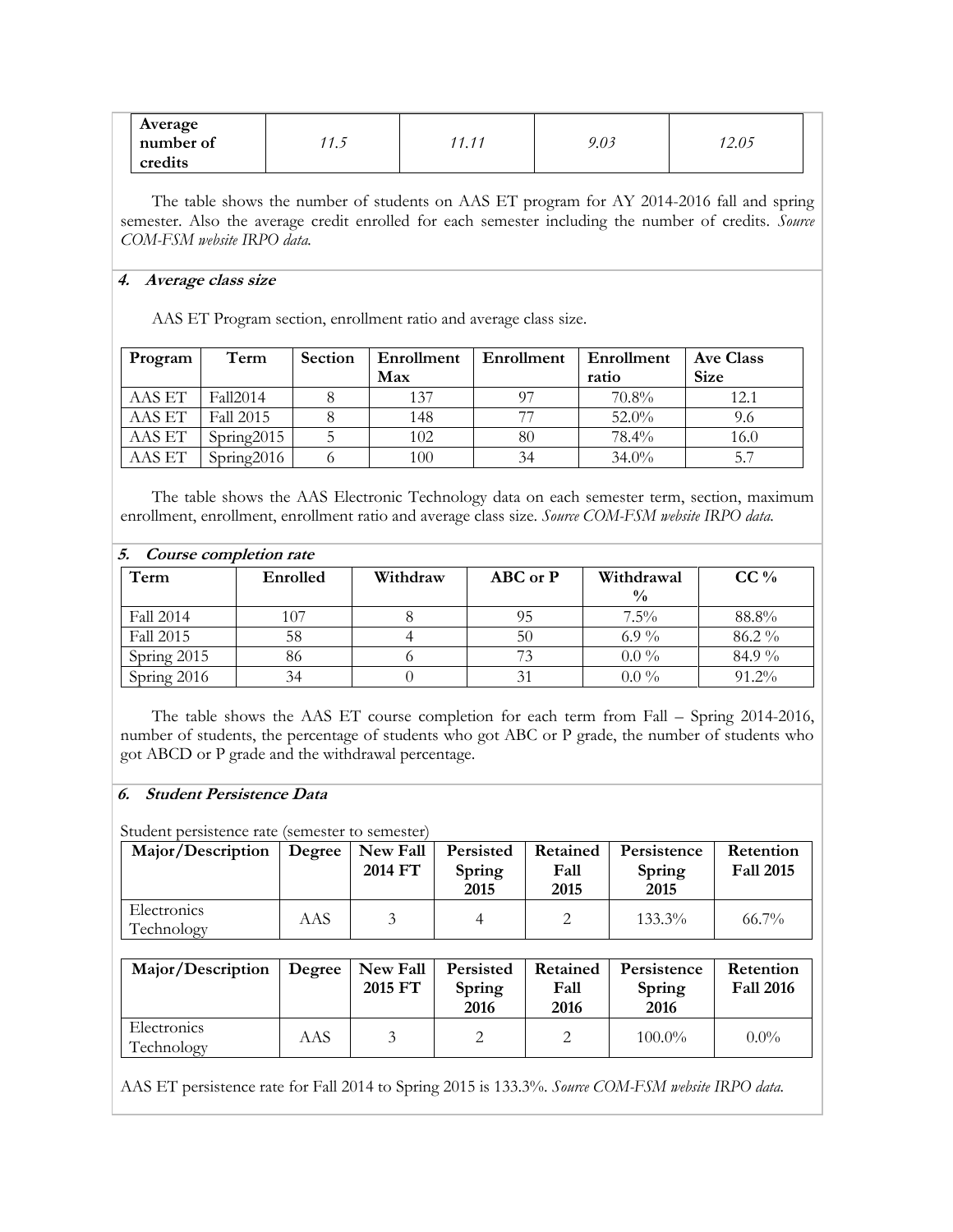| 7. | <b>Student retention rate</b> (Fall-to-Fall for two-<br>year programs; Fall-to-Spring for one-year<br>programs) | <b>Student Retention Data</b><br>The retention rate of AAS ET for Fall2015 and<br>Fall2015 is 66.70%. Source COM-FSM website IRPO<br>data.                                                                                                                                                                                         |
|----|-----------------------------------------------------------------------------------------------------------------|------------------------------------------------------------------------------------------------------------------------------------------------------------------------------------------------------------------------------------------------------------------------------------------------------------------------------------|
| 8. | Success rates on licensing or certification<br>exams (CTE, TP, Nursing, etc.)                                   | Currently there is no certification or licensing<br>exams in place in FSM however the courses are<br>currently in process aligning the competency skills<br>requirements to pass on Electronics Technician<br>Association (ETA) in United States to meet the<br>current industry standards set forth by the<br>association.        |
|    |                                                                                                                 | Students taking VEE 223 is awarded a certificate<br>of completion and letter from Cisco CEO if they<br>achieved a score of 85 or higher. The letter shows<br>that they have successfully completed the Cisco IT<br>Essentials Certification. Students who achieve a<br>score between 72 and 84 will only receive a<br>certificate. |

# **9. Graduation rate based on yearly number**

|                       | Fa14 | $\rightarrow$<br>$\mathbf{\Omega}$<br>ບບ⊥ບ | Fa15 | CD16<br>' 10 |
|-----------------------|------|--------------------------------------------|------|--------------|
| Number of<br>students |      |                                            |      |              |

The table shows that there were 10 students graduated in Fall 2014, 5 in Spring 2015, 11 in Fall 2015 and students graduated in Spring 2016 for AAS ET in AY 2014-2016. *Source COM-FSM Pohnpei campus OAR.*

# **10. Student seat cost**

No information or data available for student seat cost.

| programs or services            | 11. Cost of duplicate or redundant courses, No duplicate or redundant courses being offered<br>in CET program. |
|---------------------------------|----------------------------------------------------------------------------------------------------------------|
| 12. Students' satisfaction rate |                                                                                                                |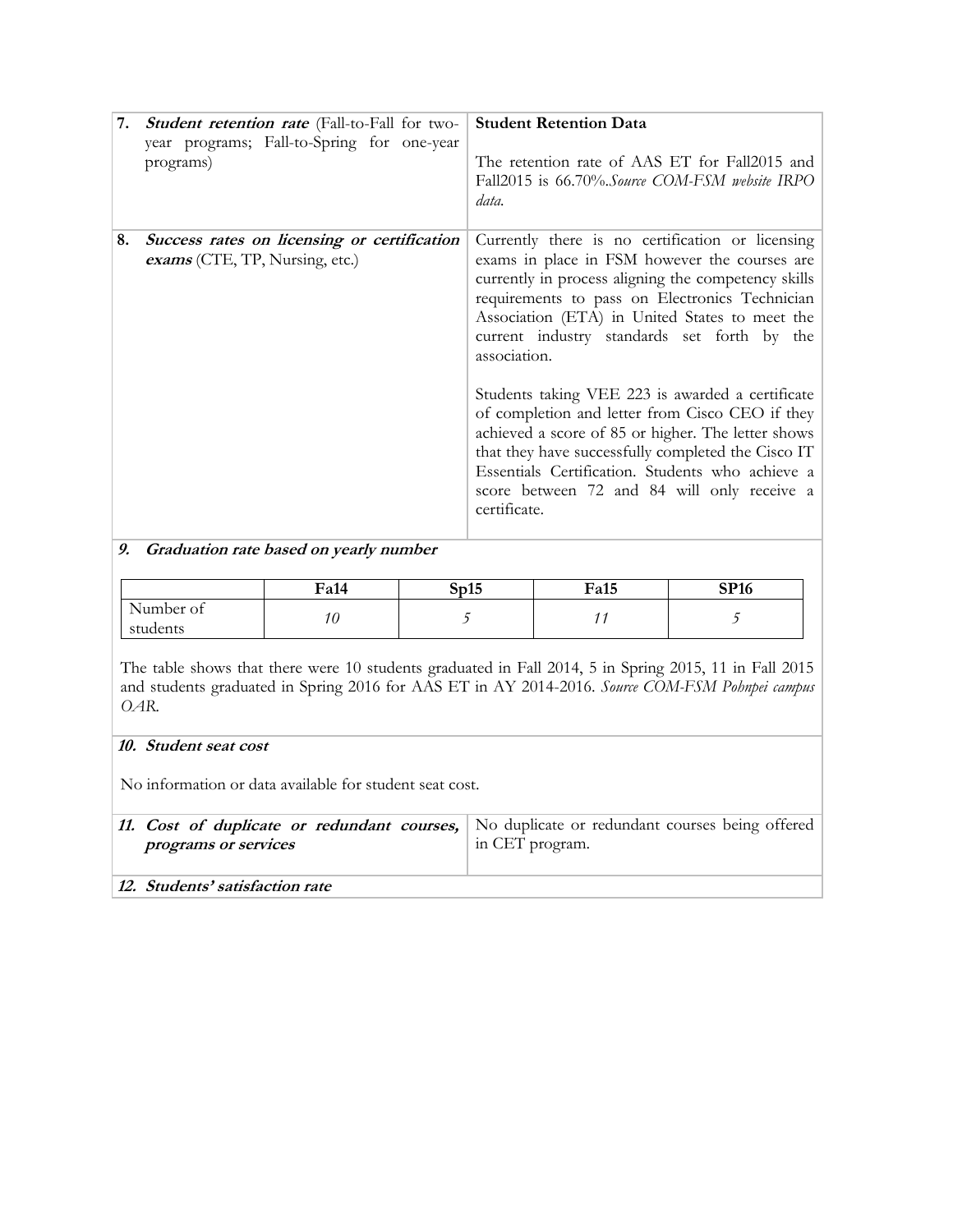

### **13. Alumni data**

A list of graduates from Fall 2014 to Spring 2016 was reviewed and attempts were made to determine the whereabouts and current status of each graduate. The table below summarizes the data obtained from this review.

| Year                                                           | Number of<br><b>Graduates</b> | Pursue<br>Bachelor's<br>Degree |             | Working<br>(in related<br>field) | Working<br>(not in<br>related<br>field) | <b>US Army</b>                                                                                                                                                                        | Current<br><b>Status</b><br>Unknown |
|----------------------------------------------------------------|-------------------------------|--------------------------------|-------------|----------------------------------|-----------------------------------------|---------------------------------------------------------------------------------------------------------------------------------------------------------------------------------------|-------------------------------------|
| Fall $2014$ to<br>Spring 2016                                  | 31                            |                                |             |                                  | 5                                       |                                                                                                                                                                                       |                                     |
| 14. Employment data and employer feedback<br>(employer survey) |                               |                                | were rated: |                                  |                                         | Survey forms were developed by the instructors on which the<br>employers were asked to rate their satisfaction with the<br>performance of their employees. The following competencies |                                     |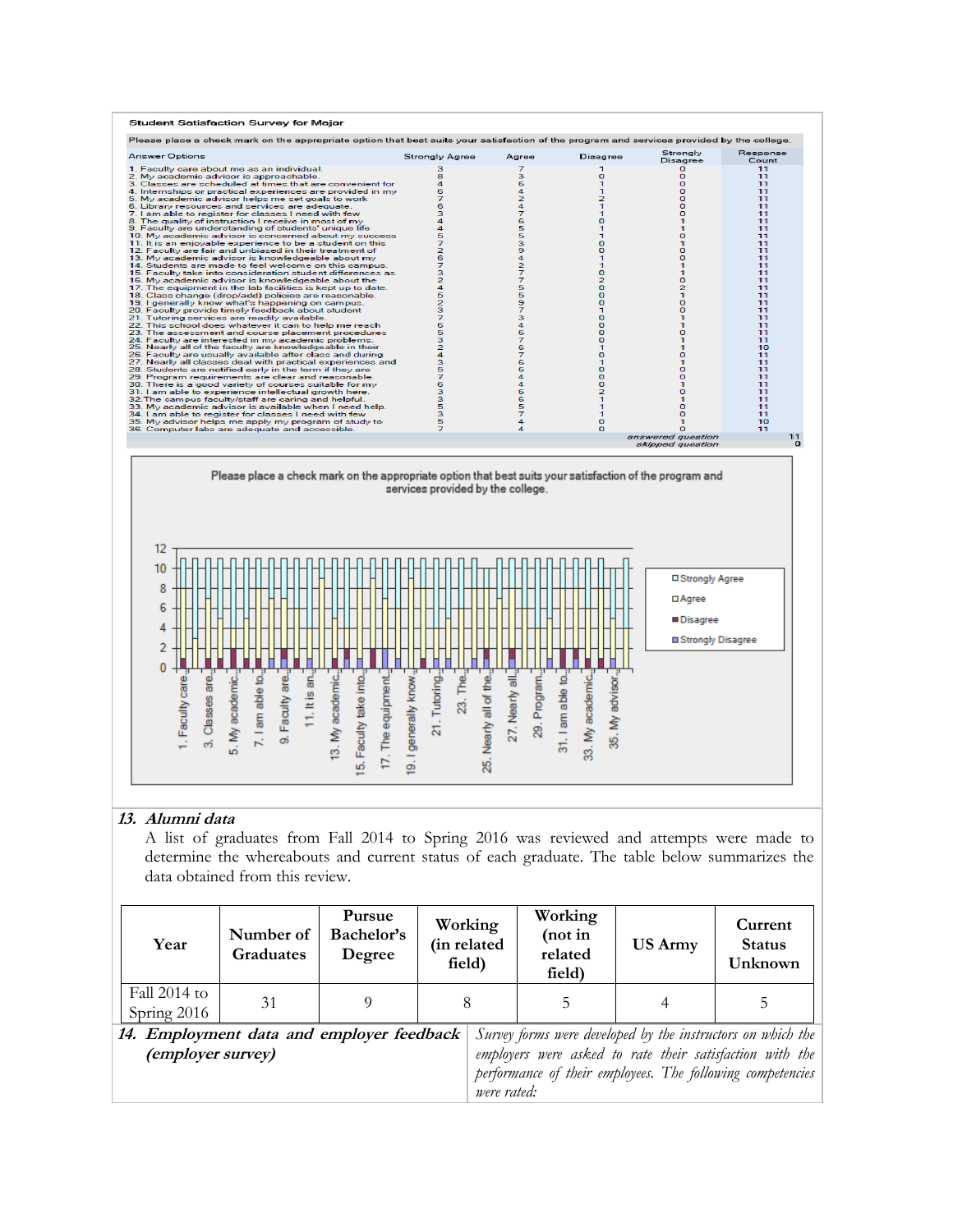| Writing skills<br>$\overline{\phantom{0}}$<br>Speaking skills<br>$\qquad \qquad -$<br>Interpersonal skills<br>Team work<br>$\overline{a}$<br>Problem solving skills<br>$\overline{\phantom{a}}$<br>Mathematical skills<br>$\overline{\phantom{a}}$<br>Computer skills<br>$\overline{a}$<br>Technical skills needed for the job<br>$\overline{a}$<br>Productivity<br>$\qquad \qquad -$<br>Work quality<br>$\overline{\phantom{a}}$<br>Time and attendance<br>General work ethics<br>۰<br>Attitude<br>A space for comments and suggestions was also provided. |
|-------------------------------------------------------------------------------------------------------------------------------------------------------------------------------------------------------------------------------------------------------------------------------------------------------------------------------------------------------------------------------------------------------------------------------------------------------------------------------------------------------------------------------------------------------------|
|                                                                                                                                                                                                                                                                                                                                                                                                                                                                                                                                                             |

**15. Program added or cancelled at nearby regional institutions** (PCC, GCC, Hawaii schools, UOG, CMI, NMC)

*Other Regional Institutions Offering the same Program/Course*

| <b>Regional Institution</b> | <b>Electronics Program/Course Offerings</b>                                                                                                          |  |  |
|-----------------------------|------------------------------------------------------------------------------------------------------------------------------------------------------|--|--|
| Palau Community             | PCC offers AAS General Electronics Technology Program, which is                                                                                      |  |  |
| College                     | designed to provide students with technical knowledge, skills and proper                                                                             |  |  |
|                             | work habits/attitudes necessary for employment in the field of electronics.                                                                          |  |  |
|                             | The program prepares students to work and advance in their careers as                                                                                |  |  |
|                             | electronic technicians, assemblers, testers, parts counter salespersons or<br>operators of their own electronic parts distributor establishments and |  |  |
|                             | service and repair shops. While COM-FSM offers electronics whose focus                                                                               |  |  |
|                             | is on consumer electronics servicing, business machine servicing and                                                                                 |  |  |
|                             | computer maintenance.                                                                                                                                |  |  |
| Guam Community              | GCC offers Secondary CTE Program in Electronics and AS in Computer                                                                                   |  |  |
| College                     | Networking.                                                                                                                                          |  |  |
| Honolulu Community          | HCC offers CENT (Computer, Electronics and Networking Technologies)                                                                                  |  |  |
| College                     | program, which is designed to provide the student with a mixture of                                                                                  |  |  |
|                             | knowledge and hands-on training with an emphasis on preparing students                                                                               |  |  |
|                             | for entry-level employment in the ICT industry.                                                                                                      |  |  |
| Marshal Community           | No course offering similar to COM-FSM.                                                                                                               |  |  |
| College                     |                                                                                                                                                      |  |  |
|                             |                                                                                                                                                      |  |  |
|                             |                                                                                                                                                      |  |  |
| 16. Transfer rate           | Nine (9) graduates pursue higher education through<br>scholarship in China and $\overline{H}S$ and four $(A)$ join the $\overline{H}S$               |  |  |

|                                                                                                                                                                                                                                | scholarship in China and US and four (4) join the US<br><i>military.</i>                                      |
|--------------------------------------------------------------------------------------------------------------------------------------------------------------------------------------------------------------------------------|---------------------------------------------------------------------------------------------------------------|
| Analysis                                                                                                                                                                                                                       |                                                                                                               |
| Findings<br>This section provides discussion of information discovered as a result of the evaluation such<br>as problems or concerns with the program and what part of the program is working well and<br>meeting expectation. | <b>Course Student Learning Outcomes of</b><br>program courses.<br>In $AAS$ ET there were additional six $(6)$ |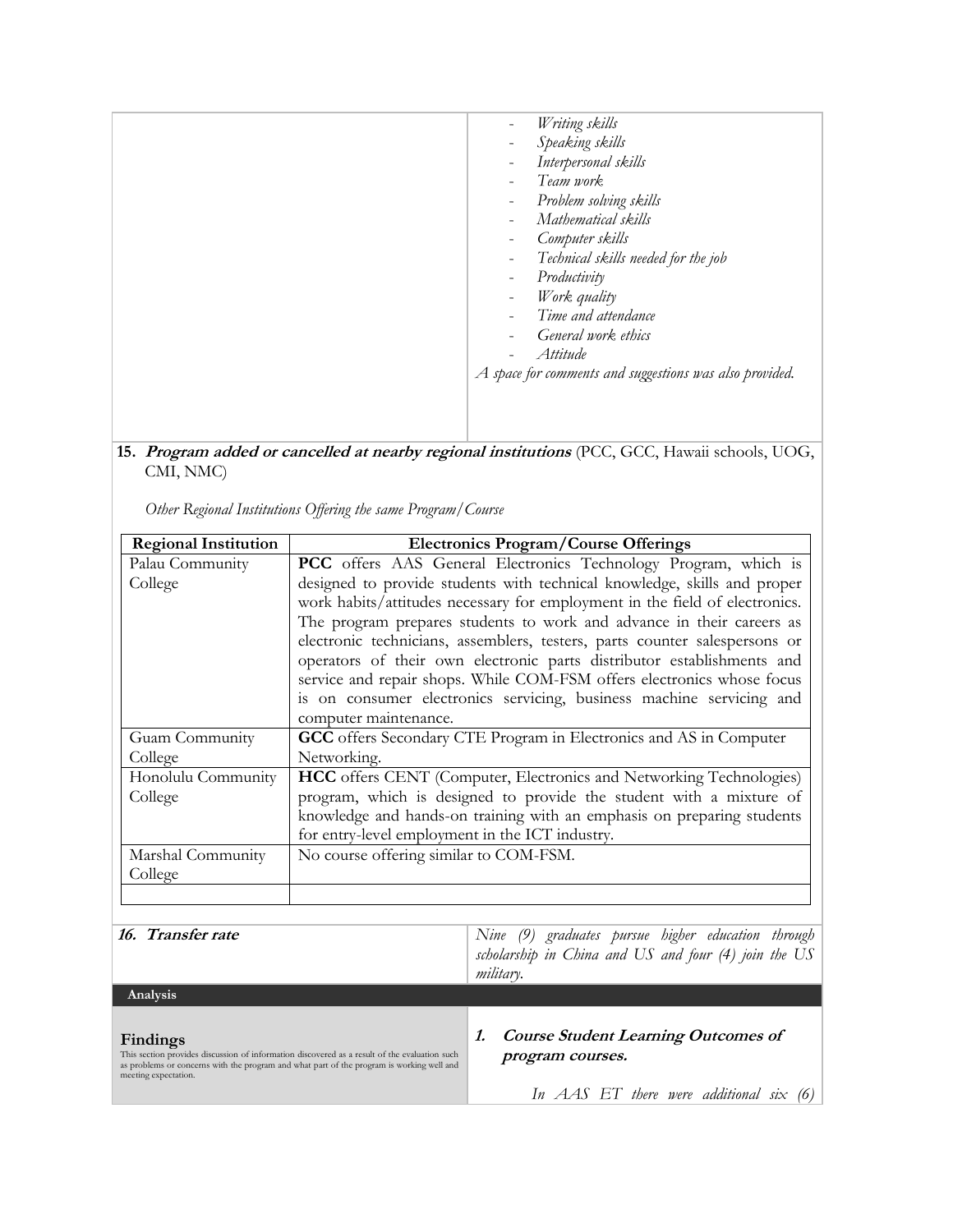*technical courses that need to be taken to earn the degree. This entire courses requires70% of the student to get or receive at least a grade of 70 or "C" or better as seen on TRACDAT generated report. Course Level assessment data is summarized below:*

*VEE 222 Discrete Devices II - From Fall 2014 to Fall 2015 all students received a grade of 70% or "C" or higher in all CLO except on the last CLO in Spring limited/defective components and materials in the experiment.*

*VEE 223 PC Hardware and Software – For Fall 2014 18 out of 19 (95%) students passed the course with a grade ranging from 80 to 95. These students were awarded with a certificate from Cisco and also a letter to show that they have successfully completed the Cisco IT Essentials Certification.*

*1 student failed due to excessive absenteeism.*

*For Fall 2015 10 out of 12 (83%) students passed the course with a grade ranging from 80 to 93. These students were awarded with a certificate from Cisco and also a letter to show that they have successfully completed the Cisco IT Essentials Certification.*

*Note: students who achieved a score of 85 or higher on the Cisco on-line final exam will receive a certificate and a letter from the Cisco CEO. Students who achieve a score between 72 and 84 will only receive a certificate.*

*2 students failed due to excessive absenteeism.*

*VEE 224 Video Systems and Product Servicing – all students received a grade of 70% or "C" or higher in all CLO in Spring 15 and 16.*

*VEE 225 Business Machines and Servicing all students received a grade of 70% or "C" or higher in all CLO in Spring 15 and 16.*

*VEE 235 – Digital Electronics II - all students received a grade of 70% or "C" or higher in all CLO in Fall 14 and 15.* 

*VEE 240 Signal Processing - all students received a grade of 70% or "C" or higher in all CLO in Fall 14 and 15. However some target*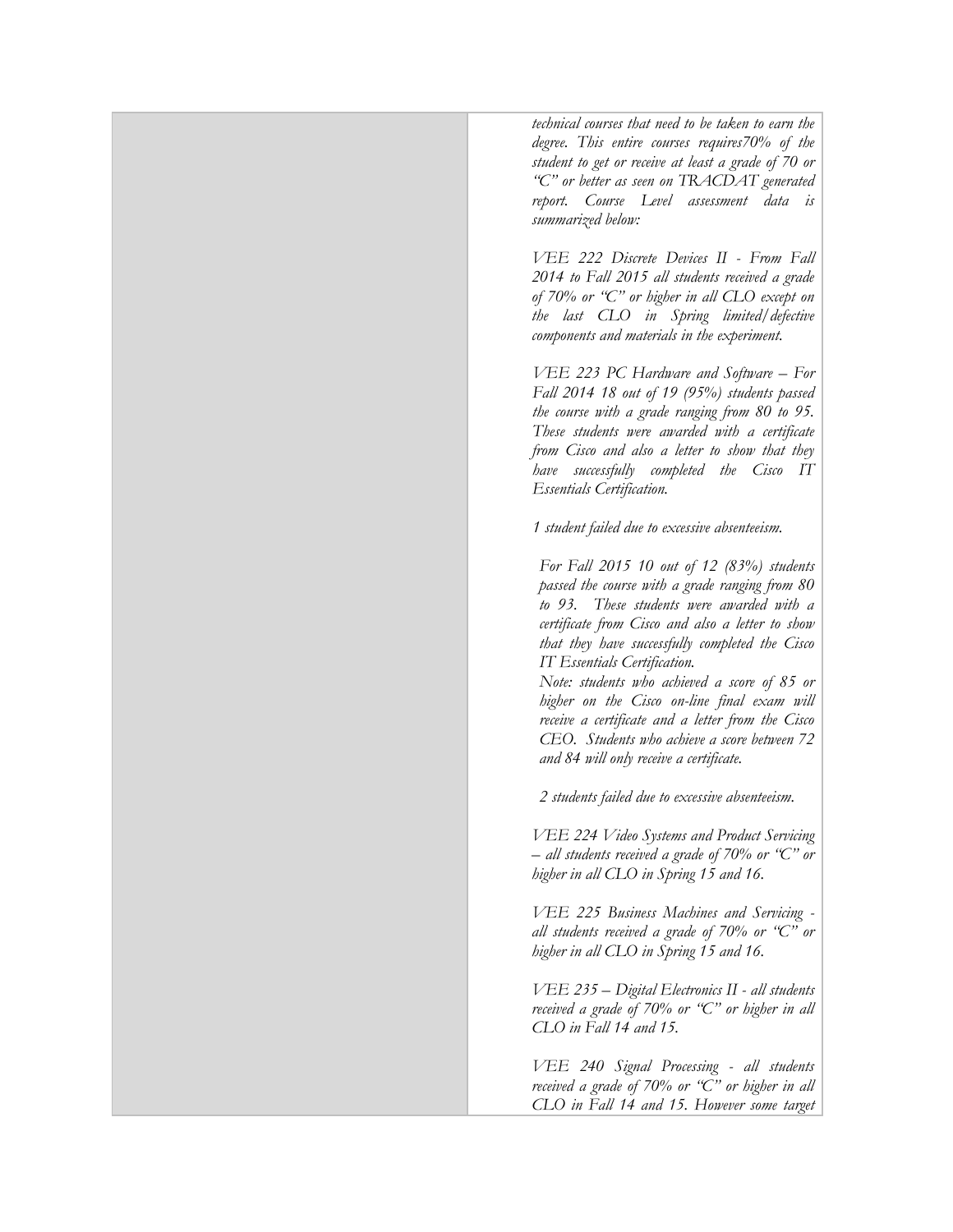*in Spring 15 and 16 is not met. Specially Spring 2015 due small number of enrollees.*

*Overall the target is met for AY 2014-2016 and the turnout rate of the students who got a 70 or "C" or better grade is above 70%.*

# **2. Program Student Learning Outcome.**

*AAS ET has 6 PSLO each have corresponding technical courses, which fulfill each learning outcome to comply the program objective. PSLO five and six outcomes are measured only since PSLO one to four has a separate assessment that belongs to CA Electronics Engineering Program. For PSLO # 5 18 out of 19 (95%) of the students in Fall 2014 passed the assessment and 10 out 12 (83%) of the students passed in Fall 2015. For PSLO # 6 100 % of the students passed the assessment in Fall 2014 and 2015.* 

*The 2 PSLO target was met accordingly.*

# **3. Program Enrollment.**

*3.1 Historical enrollment pattern*

 *Based on the data gathered the enrollment for each semester for AY 2014-2016 Fall-Spring-Fall-spring semester the number is decreasing (44,45,34 and 20).*

*3.2 Students Average credit in AAS ET.*

 *The recorded Student average credit for this program for AY 2014-2016 Fall –spring-fallspring semester are 11.5, 11.1, 9.03 and 12.05. The average credit is way below the recommended per semester which is 15 to 17 credits.*

### **4. Average class size.**

*The average class sizes for AY2014-2016 varies from semester to semester are 12.1, 9.6, 16 and 5.7.*

### **5. Course completion rate.**

*The data for AY2014-2016 completion rate for Fall-Spring-Fall-spring semester 88.8%, 86.2%, 84.9% and 91.2%.*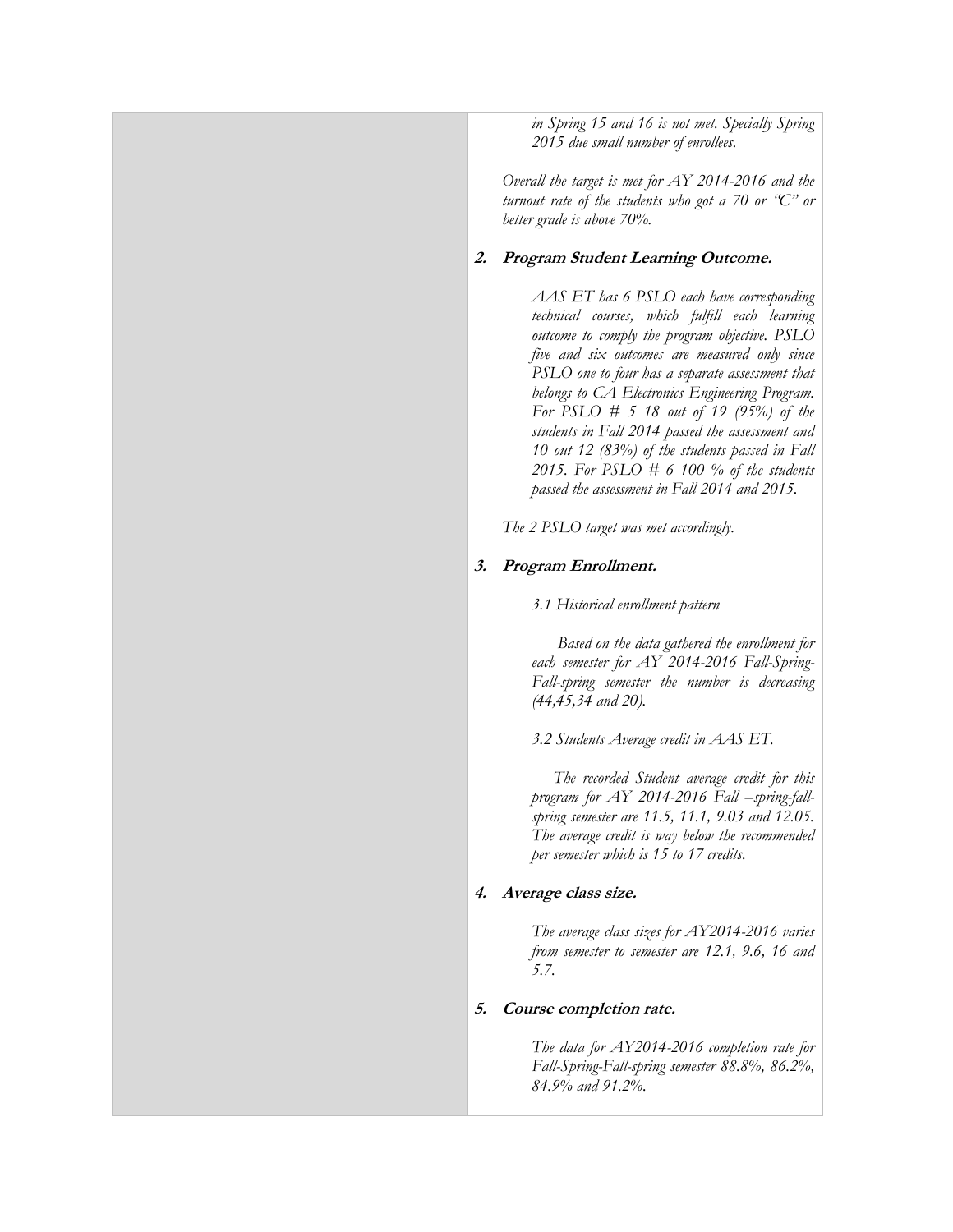### **6. Student Persistence rate (semester to semester).**

*Fall 2014 to Spring 2015 is 133.3%.*

#### **7. Student Retention rate (fall to fall)**

*Fall 2014 and Fall 2015 is 66.7%.*

### **8. Success rate on licensing or certification exam.**

*The AAS ET program does not require the student to pass on licensing or certification exam given by the third party certification body to graduate however the courses on this program are being look after by the qualified professional instructor from time to time to meet the standards and competencies needed by the industry for them to be competitive and be able to pass on Electronics Technician Association (ETA) certification exam.*

*Students taking VEE 223 is given a certification of completion and letter from Cisco CEO when they achieved a grade of 85 or higher.*

#### **9. Graduation rate.**

*COM-FSM Pohnpei campus for AY 2014- 2016 were able to produce 31 graduates for AAS ET. The decline in graduation rate can be seen as a direct result of the decline in program enrollment.*

#### **10. Student Seat Cost**

*There remains a need for the College to develop a way to calculate student seat cost so that such figures can be available to faculty conducting program review.*

#### **11. Cost of Duplicate or redundant courses, programs or services.**

*Duplicate or redundant courses and programs have not been offered.*

#### **12. Student's satisfaction rate**

*Majority of the AAS ET students shows satisfaction to the program as shown on the*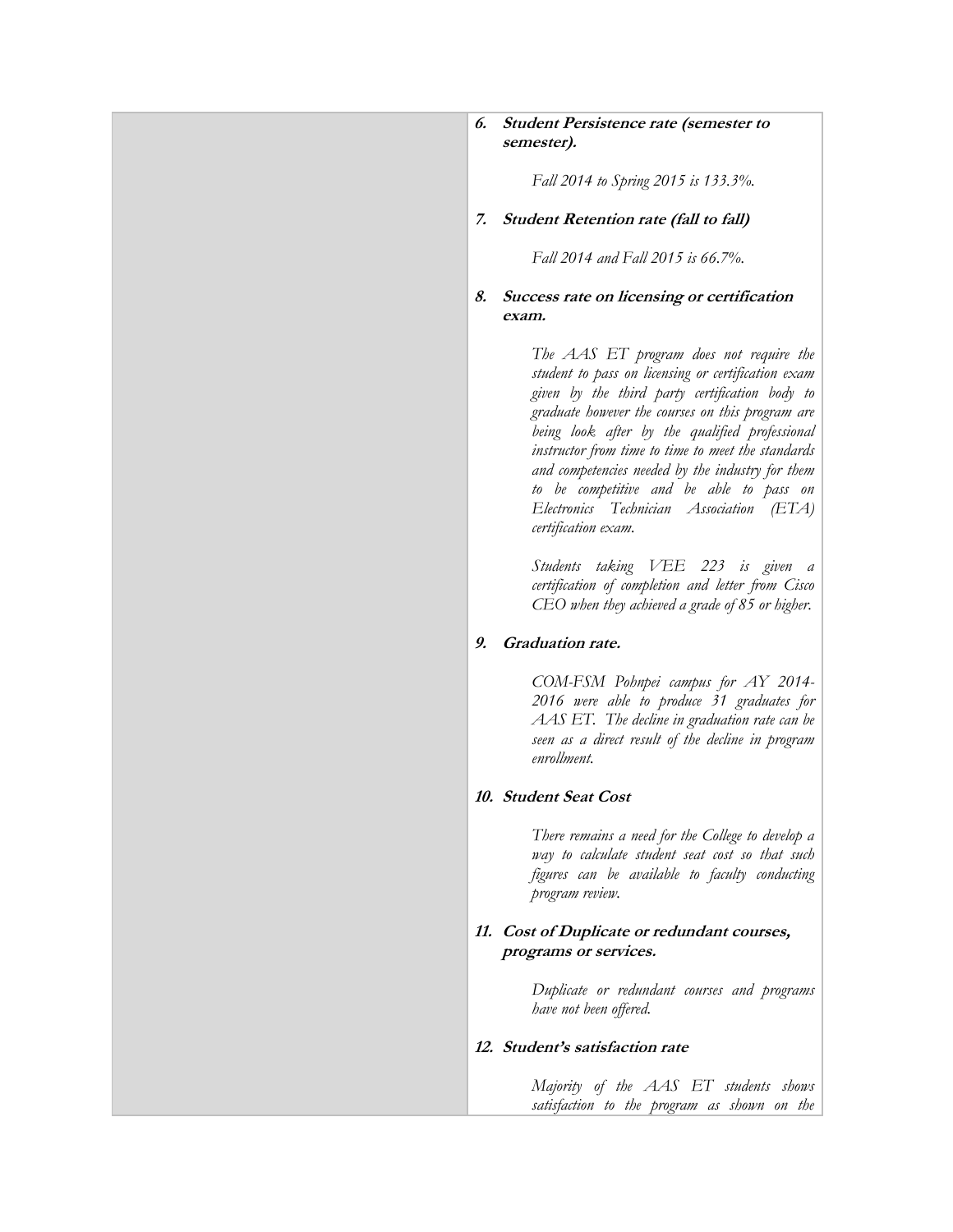|                                                                                                                                                                                                                                                                                                                                                                                                                                                                                                                    | graphs.                                                                                                                                                                                                                                                                                                     |
|--------------------------------------------------------------------------------------------------------------------------------------------------------------------------------------------------------------------------------------------------------------------------------------------------------------------------------------------------------------------------------------------------------------------------------------------------------------------------------------------------------------------|-------------------------------------------------------------------------------------------------------------------------------------------------------------------------------------------------------------------------------------------------------------------------------------------------------------|
|                                                                                                                                                                                                                                                                                                                                                                                                                                                                                                                    | 13. Alumni data.                                                                                                                                                                                                                                                                                            |
|                                                                                                                                                                                                                                                                                                                                                                                                                                                                                                                    | No established system of tracking alumni's<br>whereabouts and status. Asking former students<br>and company in the area collects the data. This<br>explains the high number of "current status<br>unknown".                                                                                                 |
|                                                                                                                                                                                                                                                                                                                                                                                                                                                                                                                    | 14. Employment data and employer feedback.                                                                                                                                                                                                                                                                  |
|                                                                                                                                                                                                                                                                                                                                                                                                                                                                                                                    | 13 graduates work at different company and shop<br>here in Pohnpei. Only eight (8) are working in<br>their related field of specialization and five (5) are<br>not.                                                                                                                                         |
|                                                                                                                                                                                                                                                                                                                                                                                                                                                                                                                    | 15. Program Added or cancelled at regional<br><i>institutions.</i>                                                                                                                                                                                                                                          |
|                                                                                                                                                                                                                                                                                                                                                                                                                                                                                                                    | PCC, HCC and GCC are the identified regional<br>institutions offering the same program but their<br>main focus is on computer and networking.<br>COM-FSM offers electronics whose focus is on<br>consumer electronics servicing, business machine<br>servicing and computer maintenance.                    |
|                                                                                                                                                                                                                                                                                                                                                                                                                                                                                                                    | 16. Transfer rate.                                                                                                                                                                                                                                                                                          |
|                                                                                                                                                                                                                                                                                                                                                                                                                                                                                                                    | Nine (9) graduates pursue higher education<br>through scholarship in China and U.S. and four<br>$(4)$ were accepted in the US military.                                                                                                                                                                     |
|                                                                                                                                                                                                                                                                                                                                                                                                                                                                                                                    | It is recommended the following strategy should be adopted<br>to ensure the sustainability of AAS ET program and meet<br>the industry demand for Electronics technician.                                                                                                                                    |
| <b>Recommendations</b><br>This section provides recommendations from the program on what to do to improve or<br>enhance the quality of program and course learning outcomes as well as program goals and<br>objectives. This section should also include suggestions that describe how the program<br>might be able to create opportunities for a better program in the future. Some examples are<br>exploring alternate delivery mechanisms, forming external partnerships, or realigning with<br>other programs. | Purchase NIDA cards for VEE 222 and 240<br>1.<br>hands-on experiments. Majority of the test equipment<br>and generators in the workshop are shared by $AAS$<br>ET and AAS TC are now more than 10 yrs. old<br>and need to be refurbish or change for most of it are<br>already starting to show some error. |
|                                                                                                                                                                                                                                                                                                                                                                                                                                                                                                                    | Purchase modern soldering equipment for VEE 224<br>$\mathbf{2}$ .<br>such as digital Hot Air soldering station and Infrared<br>soldering station. This is due to the advent of<br>LCD/LED television and monitors who use surface<br>mount component and the use of lead free solder.                       |
|                                                                                                                                                                                                                                                                                                                                                                                                                                                                                                                    | For VEE 223 it is recommended that CA100 will<br>3.                                                                                                                                                                                                                                                         |
|                                                                                                                                                                                                                                                                                                                                                                                                                                                                                                                    |                                                                                                                                                                                                                                                                                                             |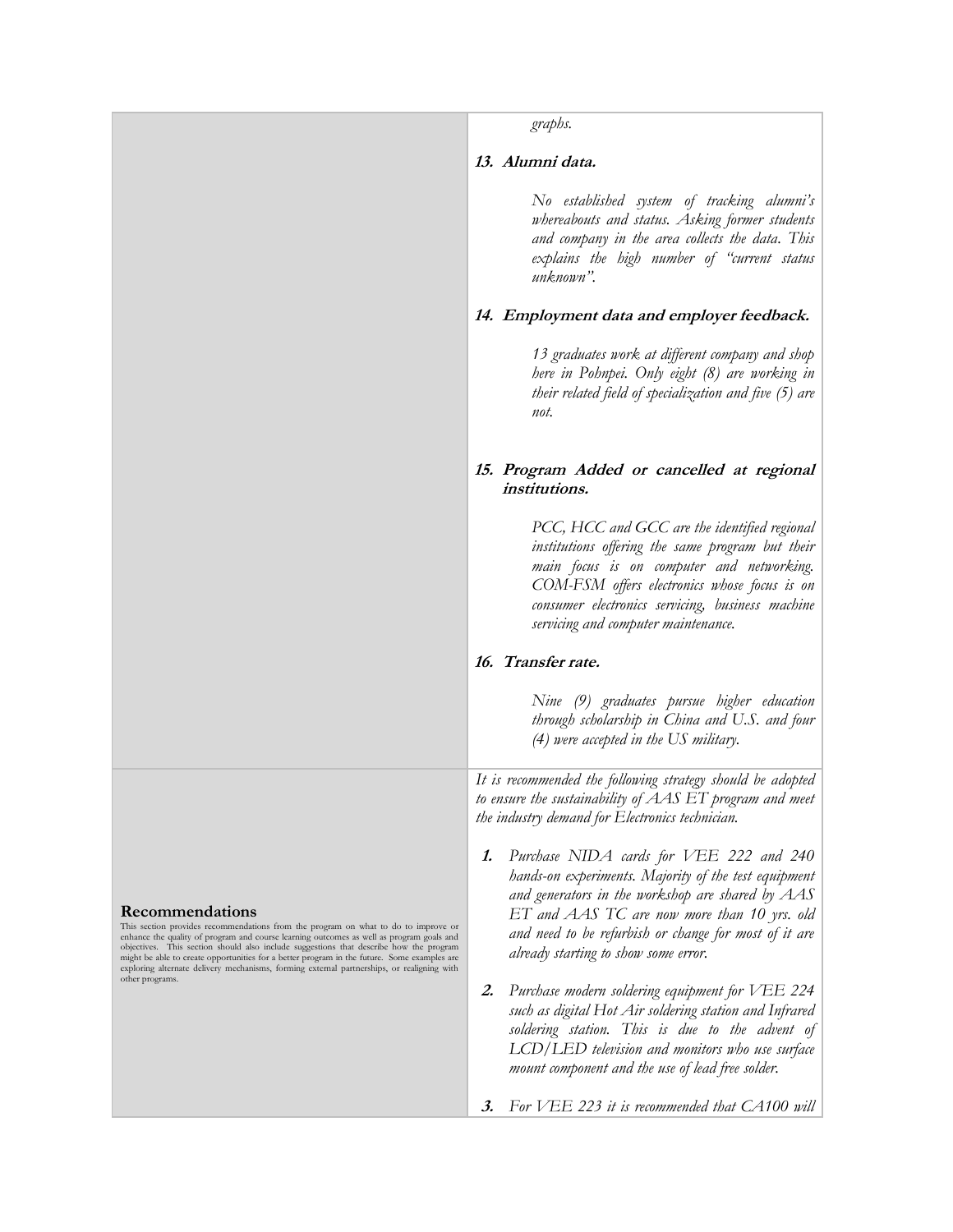*be a pre-requisite. The course mostly utilizes computer applications such as email, web browsing, word documents, power point, navigating in Windows and more. Students who successfully completed CA100 do very well in the course as compared to students who has no background in the use of computer and applications.*

- **4.** *Suggested to add a new course VEE226 Audio Electronics (4). Lesson on advance audio, service and troubleshooting of different audio devices will be its emphasis. Hands-on will focus in modern audio devices during laboratory activities.*
- **5.** *Remove VEE 223 PC Hardware Servicing in the Electronics Technology program. This will be included in the new endorsement CISCO Computer and Networking Program.*
- **6.** *Although several strategies have been implemented during the past year to increase the number of enrollees to the program including exhibits and meeting with the graduating high school students for recruitment. It is still not enough to get their attention. It is recommended that the College develop a new strategy to lure students to enroll in the program. College should also try disseminating information to the community that PNI Campus is not only offering Vocational Course but also Degree Program.*
- **7.** *Suggested course offering in the catalog should be strictly followed in order for the students to finish their program within the specified timeframe and strictly follow the recommended number of credits per semester.*
- **8.** *It is recommended that the technical courses and general education courses must be revisit and benchmark to that of Honolulu community college (HCC) and Guam Community College (GCC) for alignment of credits hours and articulation purpose supposing the student wants to pursue further their education on these regional accredited schools, courses taken in AAS ET can be credited.*
- **9.** *Create a Committee that will study the feasibility of making PNI campus as assessment center of Electronics Technician Association (ETA) and the instructors as its assessor so that student don't need to go to mainland just to have an assessment exam. The College should handle the training and assessment fee of the instructors.*